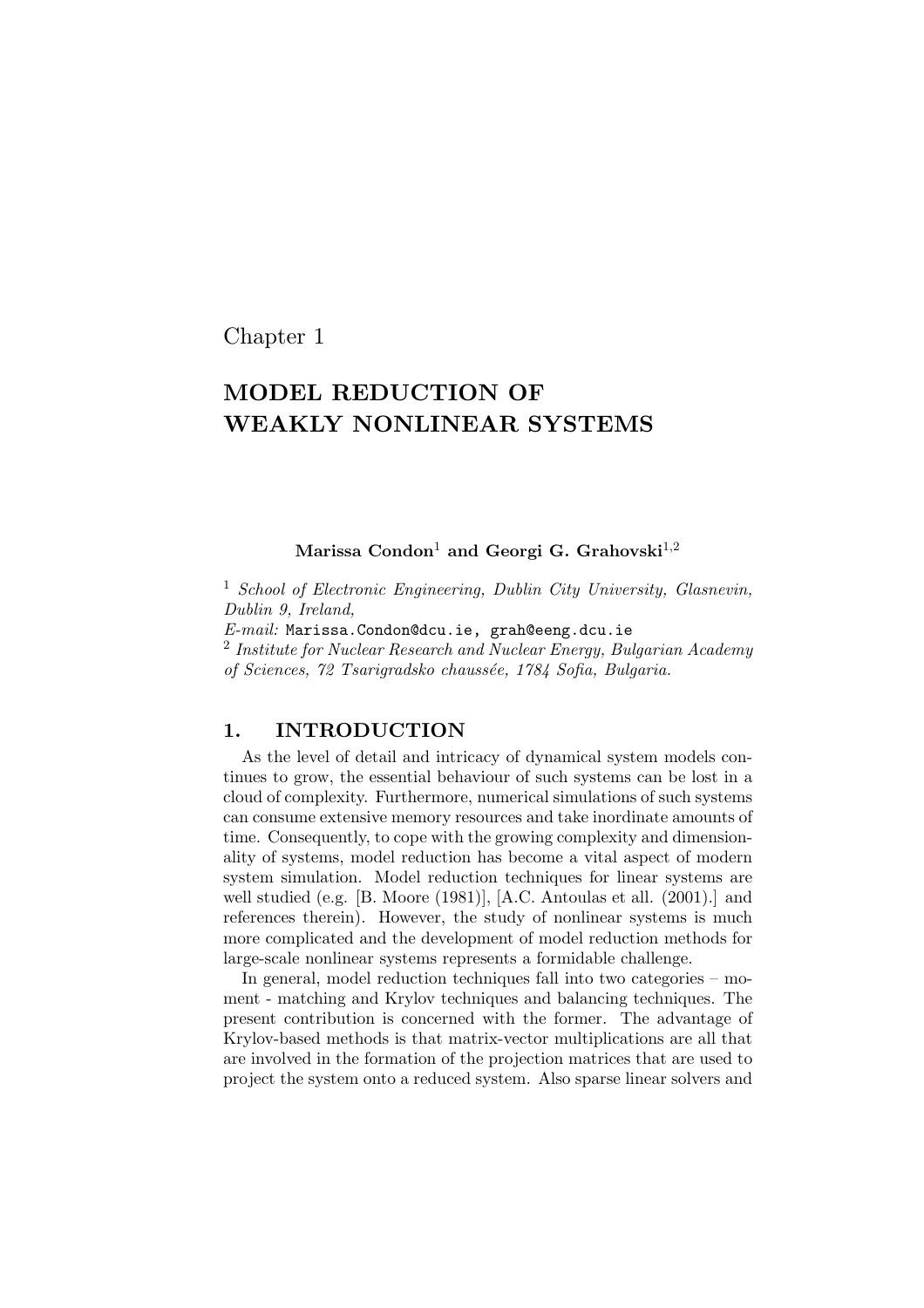iterative approaches can be used to improve the computational efficiency [Beattie et all. (2007)].

To be amenable to the application of Krylov methods, the nonlinear function describing the system must be approximated in a suitable manner. A widely used approach is the utilisation of the bilinear representation. However, the present contribution proposes the use of a perturbative representation as an alternative to the bilinear representation [Phillips (2003)]. While for weakly nonlinear systems, either approximation is satisfactory, it will be seen that the perturbative method has several advantages over the bilinear representation. The use of the perturbative representation in reduction techniques based on Krylov methods has been addressed in [Phillips (2003)]. In this contribution, an improved reduction method is proposed. Illustrative examples are chosen, which are typical of examples employed for comparing model reduction approaches [Phillips (2003)]. The errors obtained from the different reduction strategies will be compared.

## 2. PERTURBATIVE APPROXIMATION OF NONLINEAR SYSTEMS

Let the nonlinear dynamical system under consideration be of the form:

$$
\begin{array}{rcl}\n\dot{x}(t) & = & f(x(t)) + Bu(t) \\
y(t) & = & Cx(t),\n\end{array} \tag{1.1}
$$

where  $f : \mathbb{R}^n \to \mathbb{R}^n$  is a non-linear function,  $x \in \mathbb{R}^n$  are the statespace variables. The initial condition is  $x(0) = x_0$  and  $u(t), y(t) \in \mathbb{R}$ .  $B, C \in \mathbb{R}^n$  are constant vectors (C is a vector-row and B is a vectorcolumn). It is assumed that  $x = 0$  is a stable equilibrium point of the system (1.1) and  $x_0 = 0$ . Under this assumption,  $f(x)$  can be expanded in a generalised Taylor's series about  $x = 0$ :

$$
f(x) = A_1 x^{(1)} + A_2 x^{(2)} + A_3 x^{(3)} + \dots,
$$
 (1.2)

where  $x^{(1)} = x, x^{(2)} = x \otimes x, x^{(3)} = x \otimes x \otimes x$ , etc. and  $\otimes$  denotes the Kronecker product. Since  $x = 0$  is a stable equilibrium point,  $A_1$  is a stable matrix, i.e. all of its eigenvalues have negative real parts. It is also assumed that each term in the Taylor's expansion is small compared to the previous one.

Now consider the case where a variational parameter  $\alpha$  is introduced, i.e.  $\dot{x}(t) = f(x(t)) + B\alpha u(t)$  and let the response of the system  $x(t)$  be perturbatively expanded in a power series in  $\alpha$  [Phillips (2003)]:

$$
x(t) = \alpha x_1(t) + \alpha^2 x_2(t) + \alpha^3 x_3(t) + \dots
$$
 (1.3)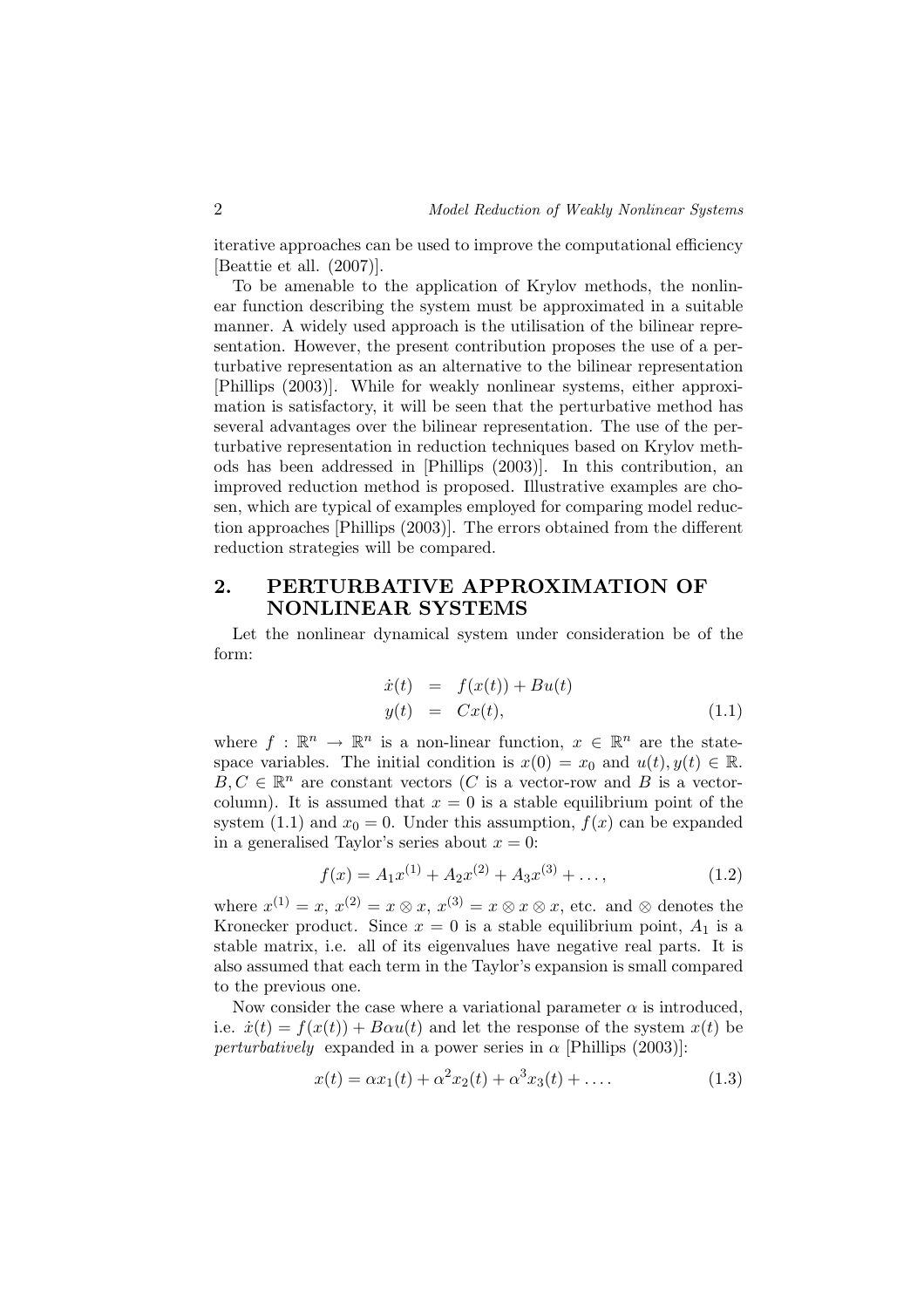On comparing terms in the variational parameter  $\alpha$ , the following set of n-dimensional differential equations can be derived:

$$
\dot{x}_1 = A_1 x_1 + B u \n\dot{x}_2 = A_1 x_2 + A_2 (x_1 \otimes x_1) \n\dot{x}_3 = A_1 x_3 + A_2 (x_1 \otimes x_2 + x_2 \otimes x_1) + A_3 (x_1 \otimes x_1 \otimes x_1) \n\vdots
$$
\n(1.4)

Each *n*-dimensional equation describes the time evolution of an  $x_i$ , where  $x_i$  represents the  $i<sup>th</sup>$  order perturbative term in the expansion (1.3). Defining a vector  $x(t)$ :

$$
\underline{x}(t) = \begin{bmatrix} x_1 \\ x_2 \\ \vdots \end{bmatrix} \tag{1.5}
$$

the system in (1.4) acquires the form:

$$
\begin{array}{rcl}\n\dot{x} & = & \underline{Ax} + \underline{Bu} \\
\underline{y} & = & \underline{Cx},\n\end{array} \n\tag{1.6}
$$

where

$$
\underline{A} = \begin{bmatrix} A_1 & & & \\ & A_1 & & \\ & & A_1 & \\ & & & \ddots \end{bmatrix} \quad \underline{B} = \begin{bmatrix} B & 0 & 0 & 0 & \cdots \\ 0 & A_2 & 0 & 0 & \\ 0 & 0 & A_2 & A_3 & \cdots \\ \vdots & \vdots & \vdots & \vdots & \vdots \end{bmatrix} \quad (1.7)
$$

$$
\underline{u}(t) = \begin{bmatrix} u_1 \\ u_2 \\ u_3 \\ \vdots \end{bmatrix} \quad \underline{C} = [C, C, C, \dots], \quad u_1 = u(t), \quad u_2 = x_1 \otimes x_1,
$$

$$
u_3 = x_1 \otimes x_2 + x_2 \otimes x_1, \quad u_4 = x_1 \otimes x_1 \otimes x_1, \dots
$$

The source  $u_2$  for the second equation in  $(1.4)$  depends only on the state vector  $x_1$  determined from the first equation and so on. Note that since  $A_1$  is a stable matrix,  $\underline{A}$  is also automatically stable. Now,  $u_2, u_3$ , etc. are not independent inputs like  $u_1$  and therefore, linear system theory cannot be applied directly to the representation in  $(1.6)$ . However, subsequent sections will show how the representation may be adapted so that linear system theory and consequently, linear model reduction may be applied to the representation in (1.6).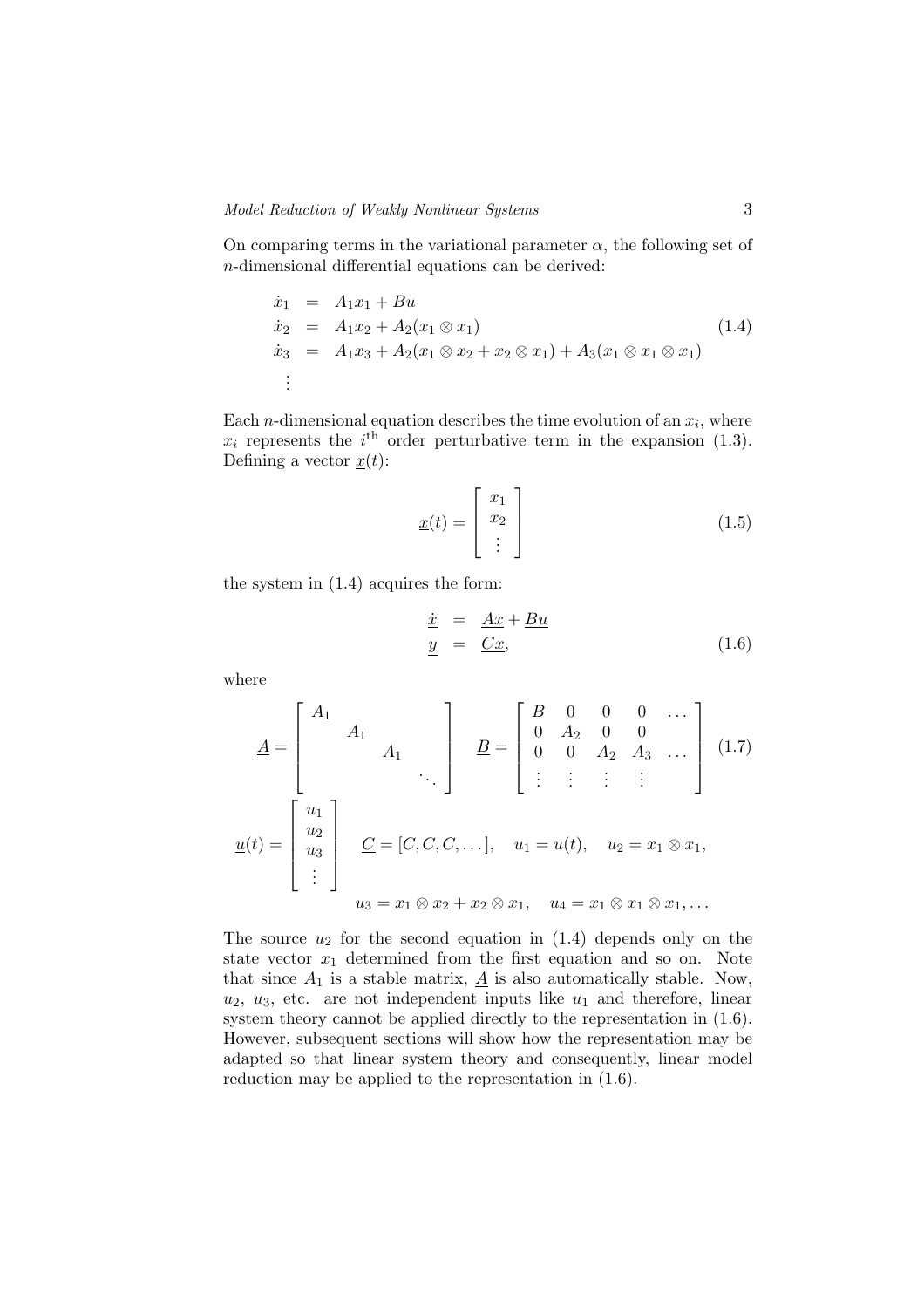The well-known bilinear representation (Carleman bilinearization) ([ Phillips (2003)], [Condon et all.(2005)]) is an alternative approach to approximation of (1.1) for weakly nonlinear systems:

$$
\dot{\hat{x}}(t) = \hat{A}\hat{x}(t) + \hat{N}\hat{x}(t)\hat{u}(t) + \hat{B}\hat{u}(t)
$$
  
\n
$$
y(t) = \hat{C}\hat{x}(t),
$$
\n(1.8)

where

$$
\hat{x}(t) = \left[\begin{array}{c} x^{(1)} \\ x^{(2)} \\ \vdots \end{array}\right],
$$

 $\hat{A}$  and  $\hat{N}$  are square matrices of dimension  $n + n^2 + \cdots + n^K$ ,  $\hat{B}$  and  $\hat{C}$ are vectors with  $n+n^2+\cdots+n^K$  components if K terms in the Taylor's series expansion are taken into account. The matrices are defined in [ Phillips  $(2003)$ ], [Condon et all. $(2005)$ ]. For example, for  $K = 2$ :

$$
\hat{A} = \begin{bmatrix} A_1 & A_2 \\ 0 & A_{21} \end{bmatrix}, \quad \hat{N} = \begin{bmatrix} 0 & 0 \\ N & 0 \end{bmatrix}, \quad \hat{B} = \begin{bmatrix} B \\ 0 \end{bmatrix}, \quad \hat{C} = [C, 0],
$$

where  $A_1$  and  $A_2$  are the matrices in (1.2),  $A_{21} = A_1 \otimes I + I \otimes A_1$ ,  $N = B \otimes I + I \otimes B$ , where I is the  $n \times n$  identity matrix.

However, the perturbative representation has several advantages over the bilinear representation - namely:

- 1 The system (1.6) has a simple linear form unlike (1.8).
- 2 The size of the system  $(1.6)$  with K perturbative terms is  $nK$ . The size of (1.8) with K terms in the series expansion is  $n+n^2+\cdots+n^K$ .
- 3 There is no need to restrict the input to the perturbative system to guarantee stability. However, a restriction exists on the input to guarantee stability of the bilinear system [Condon et all.(2005)]. A sufficient condition for stability on the interval  $[0, T]$  is  $|u(t)| \leq K_c$ for all  $t \in [0, T]$  where  $\hat{A} + \lambda \hat{N}$  is stable for all  $\lambda \in [-K_c, K_c]$ .

#### 3. KRYLOV-BASED MODEL REDUCTION

The goal of any model reduction technique is to replace the  $n-$  dimensional system (1.1) with a system of much smaller dimension  $k \ll n$ , such that the behaviour of the reduced order system satisfactorily represents the behaviour of the full system. In projection based reduction schemes, a projection matrix,  $V$ , is selected such that its columns span the required subspace [Phillips (2003)]. The reduced system is then formed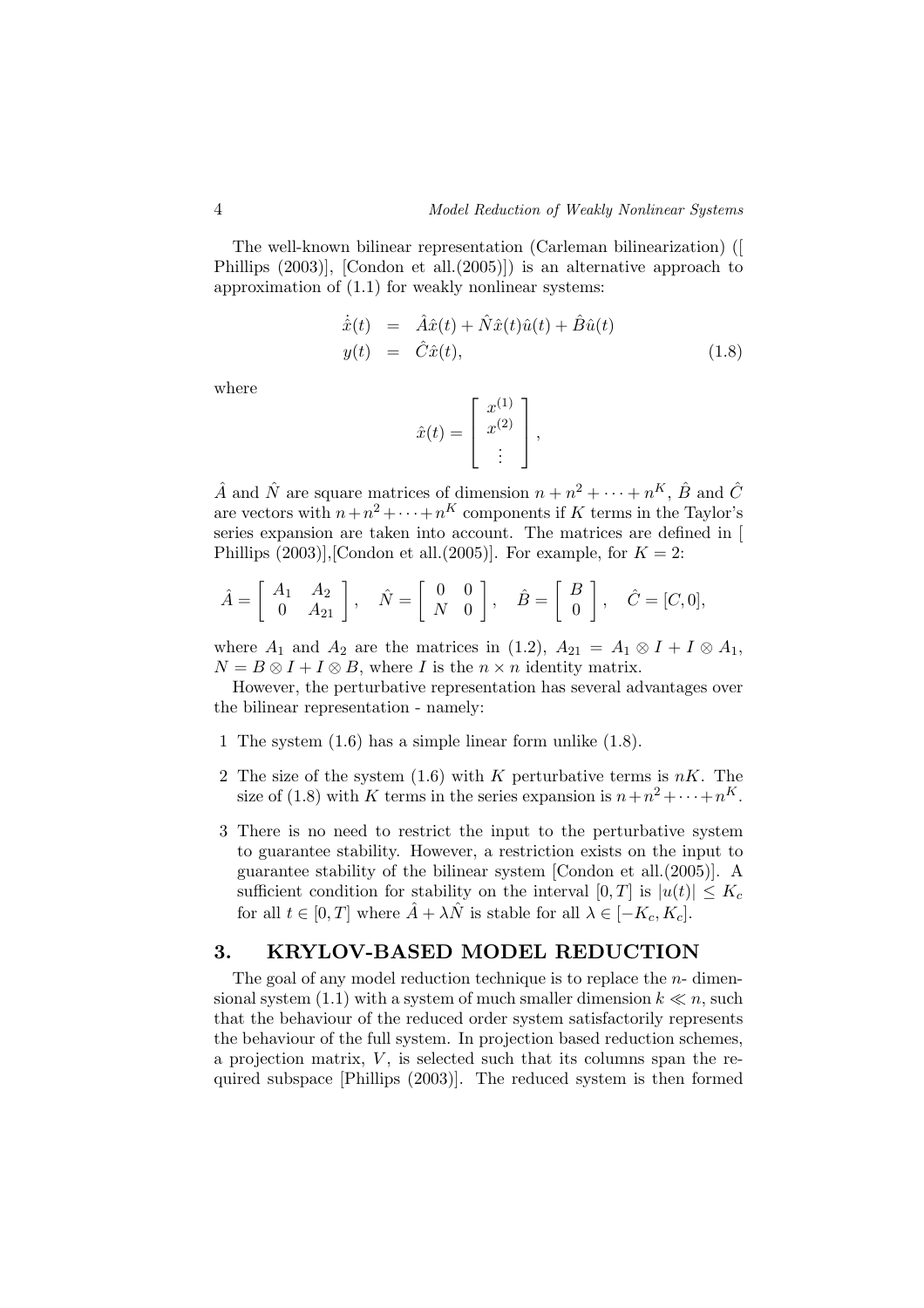from approximating the state vector x with  $\hat{x}$  where  $\hat{x} = \hat{V}x$ . Consider a linear state-space representation:

$$
\begin{array}{rcl}\n\dot{x}(t) & = & Ax(t) + Bu(t) \\
y(t) & = & Cx(t),\n\end{array} \tag{1.9}
$$

The state-space equations for the reduced system are then given as:

$$
\dot{\hat{x}}(t) = \hat{A}\hat{x}(t) + \hat{B}\hat{u}(t) \n\hat{y}(t) = \hat{C}\hat{x}(t),
$$
\n(1.10)

where

$$
\hat{A} = V^t A V, \quad \hat{B} = V^t B, \quad \hat{C} = CV.
$$

In Krylov-based methods, the projection matrix is chosen to span the columns of the Krylov subspace

$$
K_m((s_0I - A)^{-1}, (s_0I - A)^{-1}B) =
$$
  
= { $(s_0I - A)^{-1}B, (s_0I - A)^{-2}B, ..., (s_0I - A)^{-m}B$ }

The rationale for selection of this subspace is that it results in matching the first m moments of the original and reduced systems. Here  $s_0$ is the point in the complex plane about which moments are matched. However, the Krylov-based reduction methods are preferable to direct moment matching techniques as the methods avoid the numerical problems arising in explicit moment matching.

For nonlinear systems, model reduction is not as straightforward as for linear systems. In this contribution, we look at some of the properties of linear systems with a view to adapting the perturbative representation of the nonlinear system so that a reduction strategy similar to that for linear systems can be applied to it.

## 4. SCALE INVARIANCE PROPERTY

Consider the behaviour of a linear system when  $u \to \alpha u$ . In this case, the output also changes as  $y \to \alpha y$ . We term this the scale invariance property which holds for linear systems. The result is that the Krylovbased reduction method is unaffected when  $u \to \alpha u$ . Similarly, if  $x \to$  $\beta x$ , the reduction process is unaffected. However, nonlinear systems are not scale invariant. For example, consider the perturbative system under a rescaling of the input. I.e. consider  $u \to \alpha u$ . The Bu term of (1.6)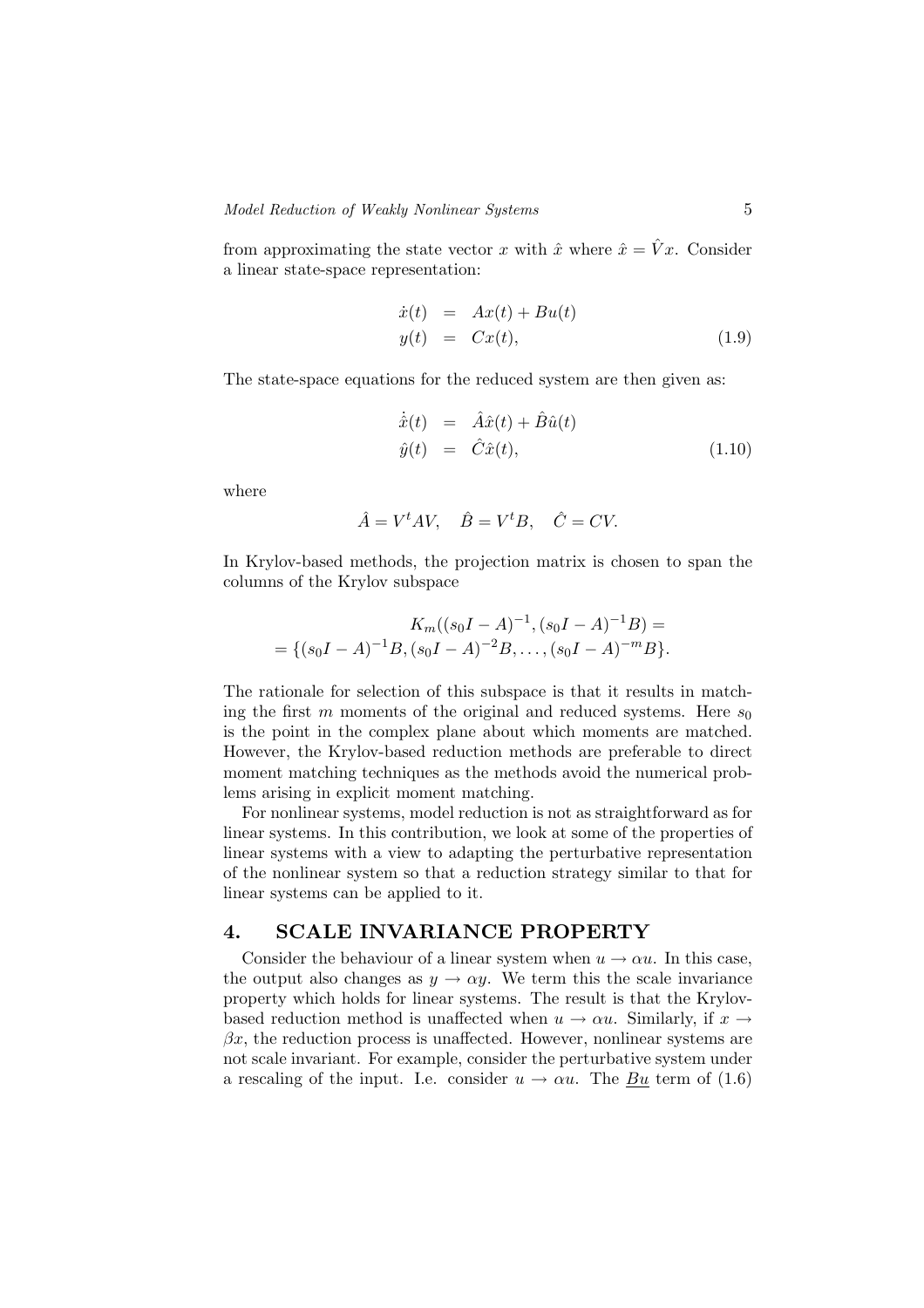transforms as:

$$
\underline{Bu} \to \alpha \begin{bmatrix} 1 & & & \\ & \alpha & & \\ & & \alpha^2 & \\ & & & \ddots \end{bmatrix} \underline{Bu}.
$$
 (1.11)

It is evident from (1.11) that the scale invariance property does not hold. To enable application of linear theory to  $(1.6)$  would require that which is not the case as evident from  $(1.11)$ . Consequently, linear model reduction techniques may not be applied directly to the perturbative representation and hence, a modification is required. To this end, a parameter  $\mu$  is introduced with a view to explicitly accounting for the scale dependence of the nonlinear system. The role of  $\mu$  is to bear the nonlinear properties of the system throughout the reduction process. Consider  $(1.6)$  and  $(1.7)$ . The Bu term can be rewritten as:

$$
\underline{Bu} = D\underline{BU},
$$

where

$$
D = \text{diag}(1, \mu, \mu^2, \dots),
$$

with

$$
\underline{U} = [u_1, \mu^{-1} u_2, \mu^{-2} u_3, \mu^{-2} u_4, \dots].
$$

for any nonzero function  $\mu$ . If when  $u_1(t) \to \alpha u_1(t)$ ,  $\mu$  transforms as:  $\mu \rightarrow \alpha \mu$ , then transforms as:

$$
\underline{U} \to \alpha \underline{U}.\tag{1.12}
$$

It transforms in the same manner as the input to a linear system. The property in (1.12) is very important as it shows that to enable application of linear systems theory to  $(1.6)$ , then the proper input to  $(1.6)$  is actually  $U$  and not  $u$ .

An estimate for  $\mu$  may be determined as follows: If  $\mu = 0$ , then the system in  $(1.6)$  is linear. Thus,  $\mu$  must be proportional to the output due to the nonlinearity  $y - y_1$ , where  $y_1 = Cx_1$  is the output from the linear part of (1.6). For the purposes of practical implementation of the reduction scheme, it is convenient to take  $\mu$  as a constant parameter. Hence, the following is deemed an appropriate choice for  $\mu$ :

$$
\mu = \frac{|\overline{y - y_1}|}{T|\bar{u}|},\tag{1.13}
$$

where the bar denotes the average value of the waveform over the time interval  $[0, T]$  for which the behaviour of the system is under examination, provided  $\bar{u} \neq 0$ . An exact optimal value for  $\mu$  for a particular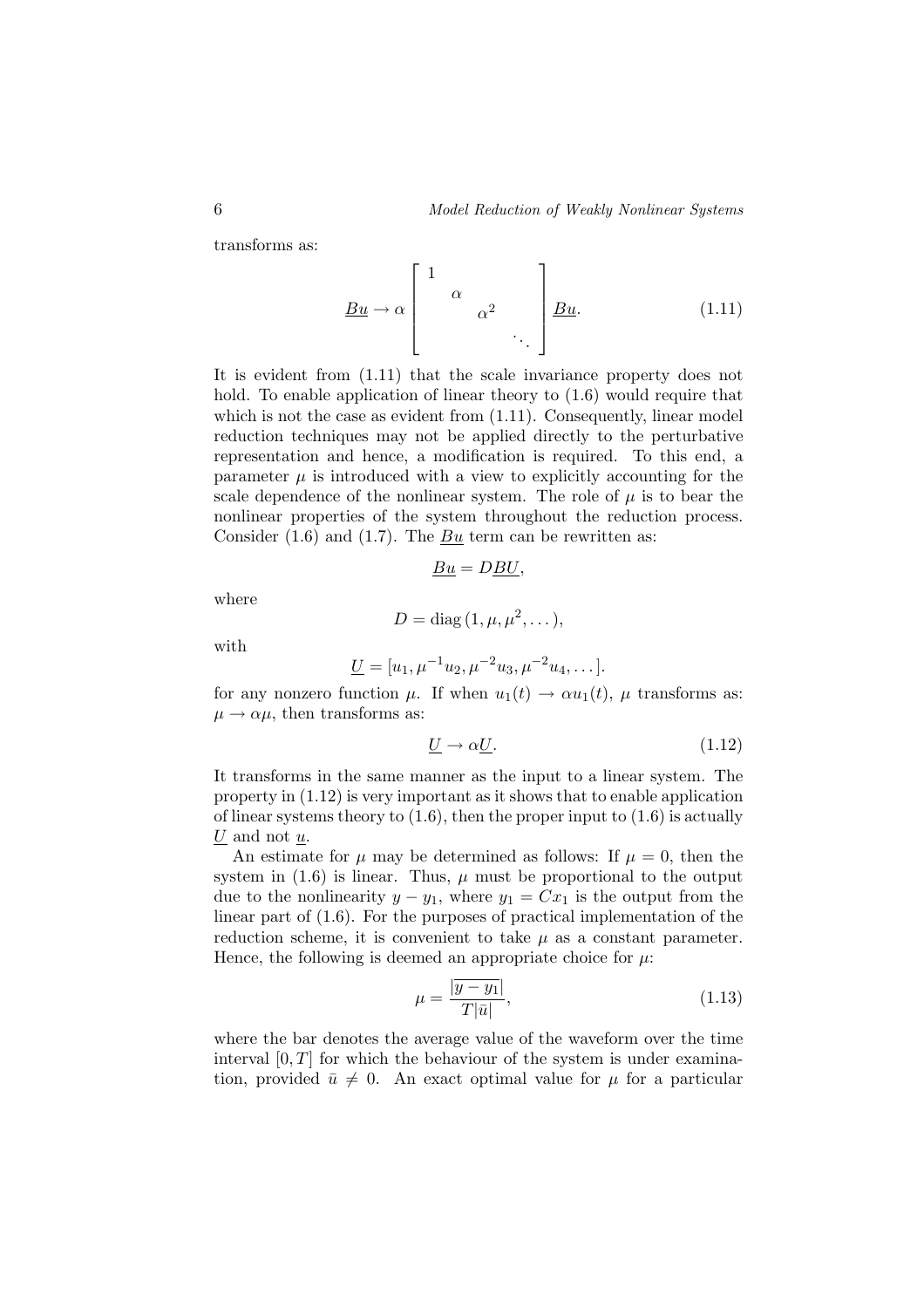model parameterisation may be chosen from computer simulations for a particular 'test input' that is close to the inputs for which the system is designed.  $\mu$  is then determined by minimising an error function using the Nelder-Mead algorithm. A suitable error function is the following:

$$
err = \frac{\sqrt{\sum (f_{\text{ex}} - f_{\text{red}})^2}}{N},\tag{1.14}
$$

where  $f_{\text{ex}}$  is the output from the exact model and  $f_{\text{red}}$  is the output from the reduced model,  $N$  is the number of samples taken of  $f_{\text{ex}}$  to compute the error.

However, for most practical cases, the estimate in (1.13) suffices. Obviously, the reduced model approximates the input-output behaviour of the system locally. No conclusions however, can be drawn about its global behaviour.

## 5. KRYLOV REDUCTION OF PERTURBATIVE REPRESENTATION

The reduction process for the perturbative representation proceeds as follows: Let the approximation in  $(1.2)$  involve K terms. The dimension of the system representation in  $(1.6)$  is thus NK. Suppose it is required to reduce the system to dimension  $k$ . The Krylov space for the firstorder response  $x_1$  in (1.4) and (1.6) is formed as  $K_1 = (A_1^{-1}, A_1^{-1}B)$  $(s_0$  is set to zero to simplify the explanation but this is not necessary). An orthogonal projection matrix,  $V_1$  for the first-order system is formed from  $K_1$  I.e.  $\dot{x}_1 = V_1 x_1$ . Now, the second-order system in (1.4) and (1.6) is formed as:

$$
\dot{x}_2 = A_1 x_2 + \mu A_2 (\hat{x}_1 \otimes \hat{x}_1) = A_1 x_2 + \mu A_2 (V_1 \otimes V_1)(x_1 \otimes x_1)
$$
  
=  $A_1 x_2 + \mu A_2 (V_1 \otimes V_1) \hat{u}_2 = A_1 x_2 + B_2 \hat{u}_2.$  (1.15)

This differs from the standard second-order system such as that presented by Phillips [Phillips (2003)]. In the standard version,  $\mu = 1$ . However, results in section 6 will show that inclusion of the novel proposal for  $\mu$  achieves greater accuracy.

The Krylov space for the linear system in (1.15) is then formed as  $K_2 = (A_2^{-1}, A_2^{-1}B_2)$ . An orthogonal projection matrix,  $V_2$ , is formed from  $K_2$  and this matrix is used to reduce the second order system. The procedure for reducing the higher order terms in (1.4) and (1.6) , i.e.  $x_3, \ldots$ , in the perturbative system is similar.

### 6. ILLUSTRATIVE EXAMPLE

The circuit employed is the nonlinear ladder shown in Fig. 1.1. The number of nodes in the system is  $n = 30$ . The ladder in represents a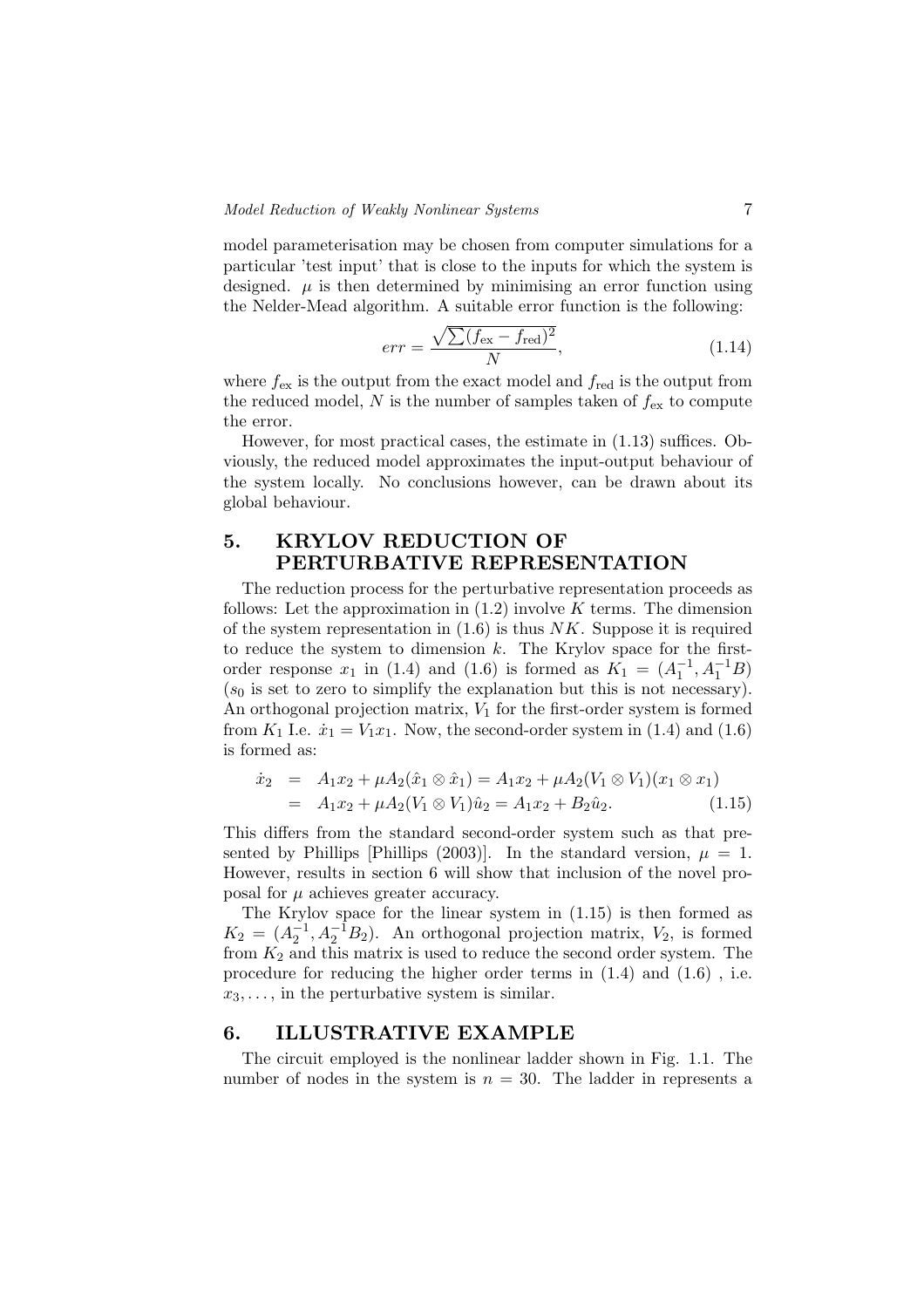

Figure 1.1. Nonlinear circuit

heat flow model [Veijola et all. (1998)]. The voltage at the  $m<sup>th</sup>$  node represents the temperature on a rod at a distance proportional to m. The (input) voltage at node 1 represents the heat source. The nonlinearities represent the dependence of the conductivity on the temperature. The average voltage at all nodes is taken as the output and this represents the average temperature of the rod. Varying the circuit parameters corresponds to different spatial or environment conditions [Veijola et all. (1998)]. The nonlinear resistor introduces a quadratic nonlinearity at each node:

$$
i_{\rm nl} = gv^2,\tag{1.16}
$$

for  $v > 0$ . The parameters are  $C = r = 1$ . The strength of the nonlinearity is varied by varying  $q$ .

The dimension of the original state-space is  $n = 30$ . The perturbative representation (1.6) contains two terms, i.e.  $K = 2$ . The reduction process is performed from the representation (1.6) of order  $nK = 60$  to a representation of order  $k = 6$ . The value is  $\mu = 1.6443$ . Fig. 1.2 shows the result for an exponential input  $e^{-t}$  from the reduced perturbative model for  $q = 0.1$  superimposed on the result from a full nonlinear model of Fig. 1.1. The root mean square error between this result and that computed from a full model is 0.0026. The reduced model is equally accurate for other input signals. In order to confirm the value of inclusion of  $\mu$ , the root mean square error is 0.0042 when  $\mu = 1$ .

As a second example, consider the 30-section nonlinear RC ladder shown in Fig. 1.3.

The reduction process described in Section 5 is applied. The system is reduced from a dimension of 60 to a dimension of 6. The value of  $\mu$  is determined from (1.13) as 0.6747. With this value of  $\mu$ , the RMS error is 0.0037. With the standard approach of [Phillips (2003)], the RMS error is 0.0076.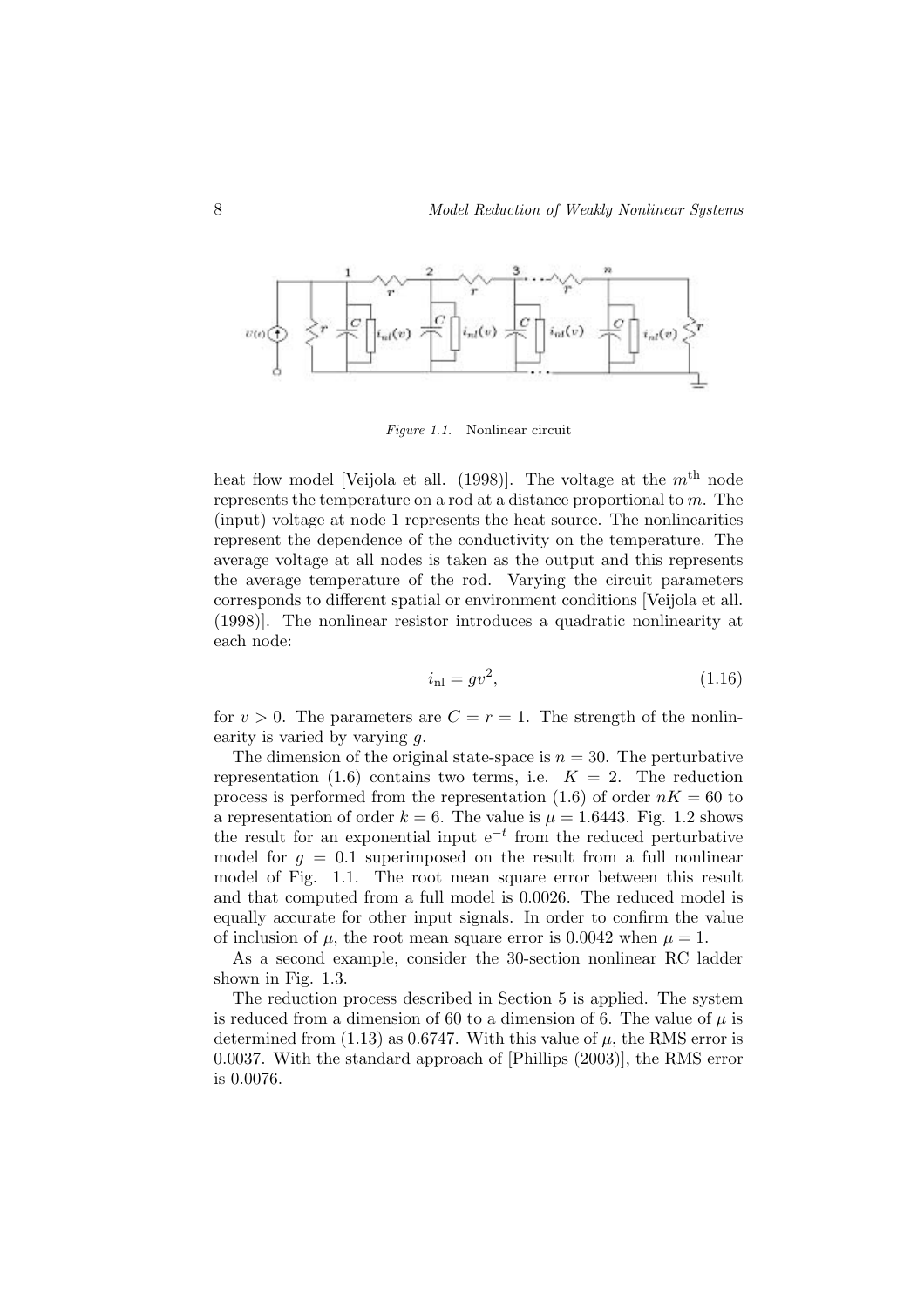

Figure 1.2. Reduced perturbative model  $g = 0.1$  (Solid line = full model, Dashed  $line = reduced model)$ 



Figure 1.3. Nonlinear RC ladder

## 7. CONCLUSIONS

Krylov model reduction of perturbative representations of weakly nonlinear systems has been addressed. The restriction to weak nonlinear systems arises as the size of the perturbative representation would grow to impractical levels for highly nonlinear systems. This restriction also applies to the bilinear representation and indeed is even greater owing to the larger size of a bilinear representation of the same order. This is the principal advantage of the perturbative representation compared to the bilinear representation - it is the much smaller in size. It is of size  $(nK)$  compared to the size of the bilinear representation  $({\sim} n^K)$ . This results in reduced computational cost. The input-output mapping for nonlinear systems depends on inputs and is not scale-independent. To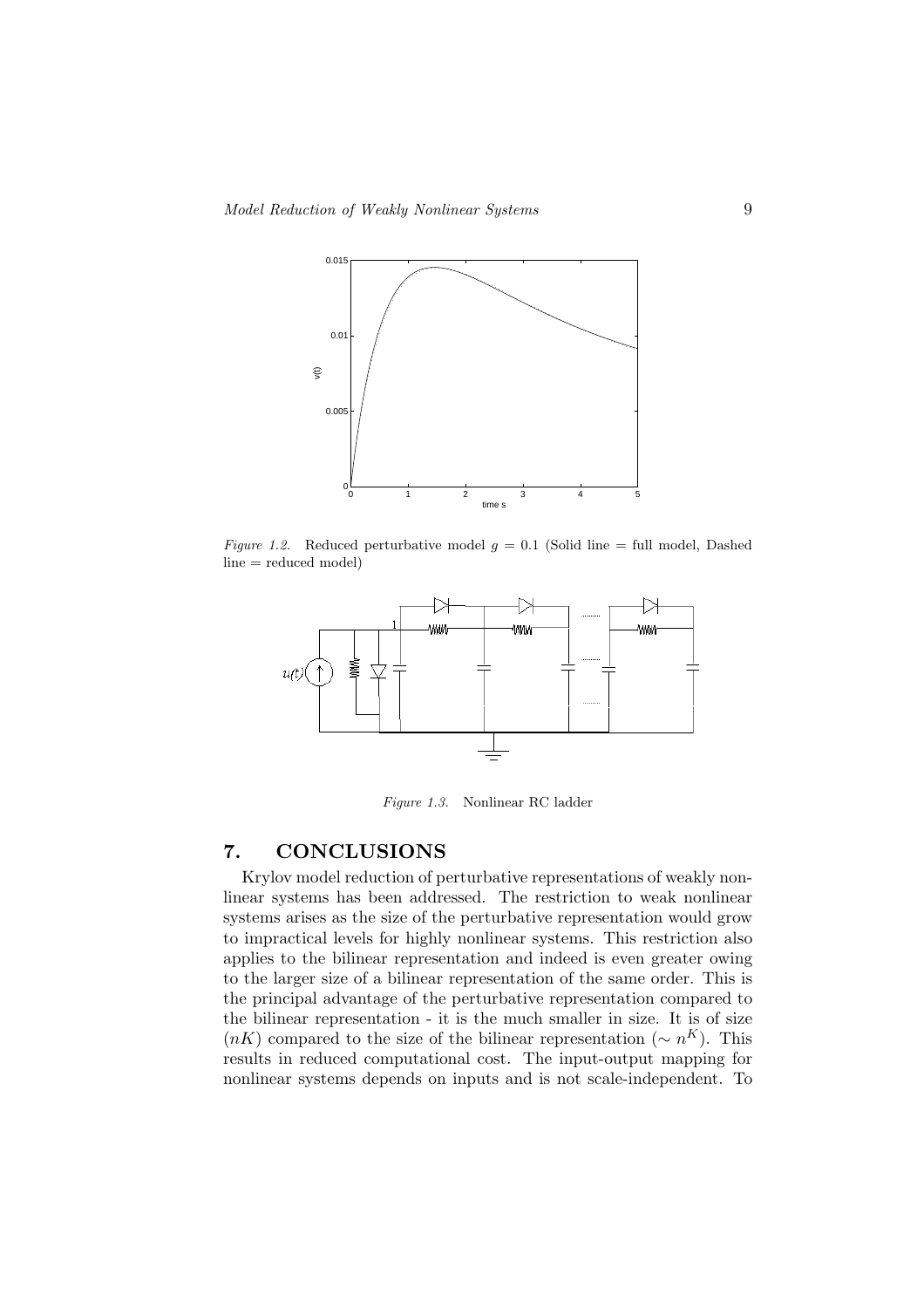

Figure 1.4. Reduced perturbative model (Solid line = full model, Dashed line = reduced model)

explicitly account for this dependence, a parameter is introduced into the perturbative representation. Results in this contribution indicate that inclusion of the parameter leads to greater accuracy.

Previous work [Condon et all. (2005)] has shown that the same approach also leads to improved accuracy in balanced truncation model reduction.

#### Acknowledgments

This material is based upon works supported by Science Foundation Ireland Science Foundation Ireland under Principal Investigator Grant No. 05/IN.1/I18.

### References

- 1 B. Moore (1981). Principal Component analysis in linear systems: Controllability, Observability and model reduction, IEEE Trans. On Automatic Control, AC-26, No. 1.
- 2 A.C. Antoulas, D.C. Sorensen and S. Gugercin (2001). A survey of model reduction methods for large-scale systems, Contemporary Mathematics, AMS Publications, Providence.
- 3 J.M.A. Scherpen (1994). Balancing of nonlinear systems, Dissertation, Systems and Control Group, University of Twente, Enschede, The Netherlands.
- 4 J.R. Phillips (2003). Projection-based approaches for model reduction of weakly nonlinear, time-varying systems, IEEE Transactions on computer-aided design of integrated circuits and systems 22, No. 2.